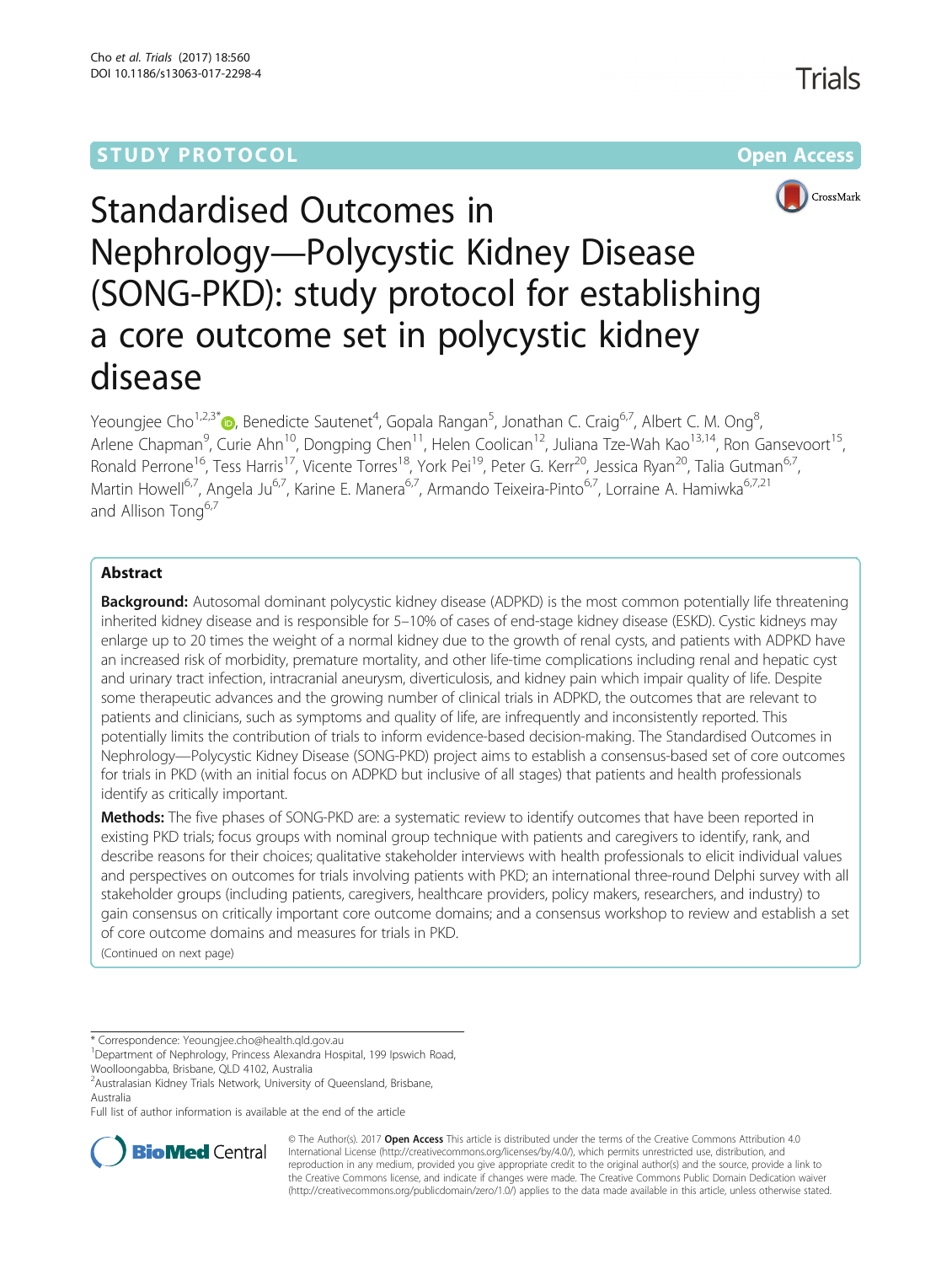#### (Continued from previous page)

**Discussion:** The SONG-PKD core outcome set is aimed at improving the consistency and completeness of outcome reporting across ADPKD trials, leading to improvements in the reliability and relevance of trial-based evidence to inform decisions about treatment and ultimately improve the care and outcomes for people with ADPKD.

Keywords: Core outcome set, Outcomes research, Patient-centred outcomes clinical trials, Chronic kidney disease, Autosomal dominant polycystic kidney disease

# Background

Autosomal dominant polycystic kidney disease (ADPKD) is the most common inherited kidney disorder and is responsible for 5–10% of end-stage kidney disease (ESKD) requiring renal replacement therapy [\[1](#page-8-0)–[3](#page-8-0)]. ADPKD is life-threatening and irreversible, and affects an estimated 12.5 million people worldwide [[4](#page-8-0)] occurring equally in men and women, without ethnic disparities [[5, 6](#page-8-0)]. Gene defects which lead to the development of ADPKD cause disruption in renal tubular epithelial differentiation leading to the formation of multiple cysts, and their expansion due to ongoing cellular proliferation and fluid secretion [\[7](#page-8-0), [8](#page-8-0)]. The cysts progressively grow, enlarging kidneys up to 20 times bigger than normal size [[9\]](#page-8-0), displacing and destroying normal kidney tissue culminating in fibrosis and ultimately kidney failure [[7](#page-8-0), [8](#page-8-0)]. The rate of decline in kidney function is highly variable amongst patients (i.e. annual rate of decline in creatinine clearance 1.71 to 5.8 mL/min/1.73 m<sup>2</sup>), with greater reported rate of reduction in those who progress to ESKD [[10](#page-8-0), [11\]](#page-9-0). Up to 70% of patients with ADPKD progress to ESKD by the age of 65 years [\[12](#page-9-0)], and the annual cost of renal replacement therapy (RRT) provision for ADPKD patients in Europe alone approximates to 1.5 billion Euros [[13](#page-9-0)]. Patients with ADPKD are also at high risk of complications including debilitating kidney pain, hepatic cysts, infection, intracranial aneurysms, and cardiovascular disease that may severely impair quality of life and well-being.

The past decade has witnessed some therapeutic advances, with treatments targeting proliferation of cysts [[14\]](#page-9-0) and cyst growth [\[15](#page-9-0)]. Despite the growing number of trials in ADPKD, the outcomes that are relevant to patients and clinicians, such as symptoms and quality of life, are infrequently and inconsistently reported [\[16](#page-9-0)]. Typically, patients are not included in the selection of outcomes and this may cause a mismatch in priorities between patients and clinicians [[17\]](#page-9-0). For example, patients with ADPKD identified the psychosocial impact of diagnosis and the progression to ESKD as important outcomes, but these were not identified by health professionals on the guideline working group [[17\]](#page-9-0). Pain, financial impact, stress, and anxiety are important concerns amongst patients but are inconsistently reported in trials. Although selected larger sized trials have reported quality of life-related outcomes, such as pain

[[15, 18\]](#page-9-0), most trials have focused their attention on reporting biochemical and imaging parameters such as kidney function (e.g. estimated glomerular filtration rate (eGFR), serum creatinine concentration, doubling of serum creatinine or novel biomarkers) [\[14](#page-9-0), [19](#page-9-0)–[22](#page-9-0)] and kidney structure (e.g. kidney and cyst volumes) [[14](#page-9-0), [21](#page-9-0), [22\]](#page-9-0). There are new initiatives currently being developed to improve research quality (e.g. PKD Outcomes Consortium, [https://c-path.org/programs/pkd/\)](https://c-path.org/programs/pkd/) and tools to better capture ADPKD-specific health-related outcomes (e.g. ADPKD-Impact Scale) [[23\]](#page-9-0).

Other problems with outcome reporting include variability in the outcomes measured and reported among trials, and the potential outcome reporting bias. The heterogeneity of outcomes can jeopardise the ability to compare and combine trial results and reliably estimate relative effectiveness [[24\]](#page-9-0). In a systematic review on the prevention of progression of chronic kidney disease (CKD) in patients with ADPKD, changes in kidney function were reported using serum creatinine (12 trials), GFR (13 trials), doubling of creatinine (4 trials), or need for RRT (2 trials) [\[16](#page-9-0)]. Only one or two studies were able to be included in each meta-analysis per outcome because of variability in the definitions adopted [\[16](#page-9-0)]. Without a core outcomes set routinely reported in all trials, selective reporting of outcomes found to favour the intervention may occur, leading to an overestimation of the true effect of the intervention, or failure to report adverse events which can expose patients to unrecognised risks of harm [[25](#page-9-0)–[27](#page-9-0)].

The increasing recognition of inefficiency and waste in medical research, attributed to problems with outcome selection [[28\]](#page-9-0), has given rise to numerous initiatives across medical specialties worldwide to develop core outcome sets—defined as an agreed minimum set of standardised outcomes that should be measured and reported in all trials on a specific clinical topic [[29, 30](#page-9-0)]. This does not preclude trialists adding other outcomes specific to the trial population and intervention. The first of these initiatives was the Outcome Measures in Rheumatology (OMERACT), which was formed in 1992 to identify core outcomes in rheumatology through a consensus process involving healthcare providers, policy makers, patients, and their caregivers [\[31](#page-9-0)–[33\]](#page-9-0). The implementation of OMERACT core outcomes has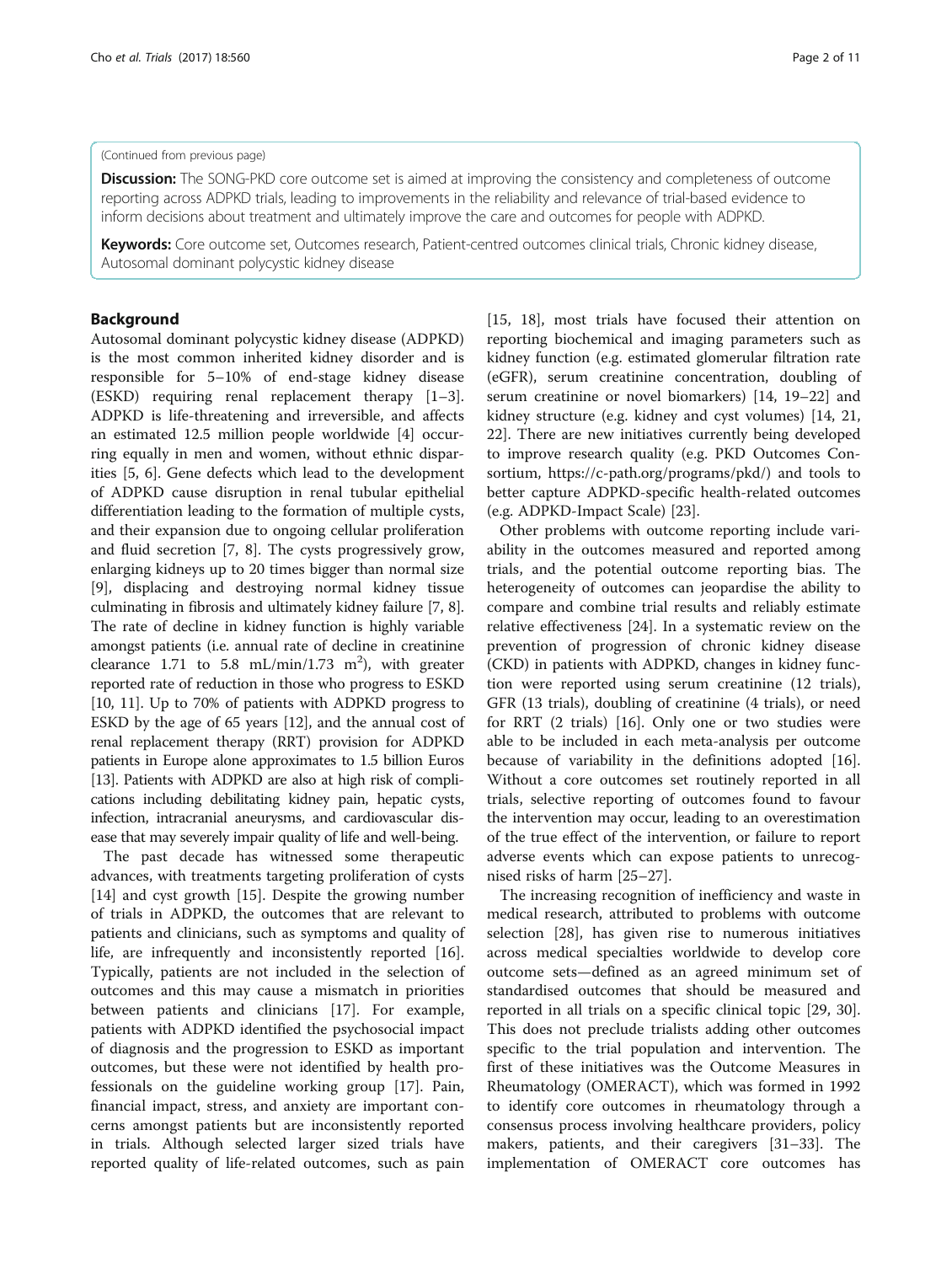improved the reporting and relevance of outcomes in rheumatology trials [[33](#page-9-0)–[35](#page-9-0)]. More recently, the Core Outcome Measures in Effectiveness Trials (COMET) initiative was formed in 2010 to facilitate the development and implementation of core outcome sets [[36, 37](#page-9-0)].

In nephrology, the Standardized Outcomes in Nephrology (SONG; [www.songinitiative.org](http://www.songinitiative.org/)) initiative was formed in 2015 to establish core outcomes across the full spectrum of CKD. Ongoing work is focussed on haemodialysis (SONG-HD) [\[38](#page-9-0)–[40\]](#page-9-0), kidney transplantation (SONG-Tx) [\[41](#page-9-0)], peritoneal dialysis (SONG-PD), and paediatric CKD (SONG-Kids) [[42\]](#page-9-0). The SONG-Polycystic Kidney Disease (SONG-PKD) project aims to establish a core outcome set for trials and other types of clinical research involving patients with ADPKD. The initial focus of SONG-PKD will be on ADPKD as it is the most common form of PKD and presents differently to autosomal recessive polycystic kidney disease (ARPKD). The SONG-PKD Steering Group was convened in June 2017 and is comprised of a multidisciplinary team of health professionals and patients with PKD. The aims of SONG-PKD are to: describe the scope and consistency of outcomes reported in trials in ADPKD; identify and prioritise outcomes that are important to patients with ADPKD and their caregivers (including the reasons for their choices); generate insights on health professionals' perspectives on outcomes in ADPKD; develop a consensus-based set of core outcomes of critical importance to all stakeholder groups including patients/ caregivers and health professionals; and establish a set of core outcome domains to be reported in all trials in patients with ADPKD.

# Methods/design

The SONG-PKD project will follow the SONG methodology [[43\]](#page-9-0), which has been adapted from the OMER-ACT and COMET initiatives [\[31](#page-9-0), [36\]](#page-9-0). The five phases will include: a systematic review, focus groups with nominal group technique, semi-structured interviews with stakeholders, an international Delphi survey, and a consensus workshop (Fig. 1).

# Phase 1: Systematic review of outcome domains reported in PKD trials

We will conduct a systematic review to identify and assess the scope and consistency of outcome domains and outcome measures reported in randomised controlled trials (RCTs) of interventions for adults with ADPKD.

#### Study search strategy

A comprehensive search of MEDLINE, Embase, the Cochrane Kidney and Transplant Specialized Register, Australian and New Zealand Clinical Trials Registry (ANZCTR; [www.anzctr.org.au\)](http://www.anzctr.org.au/), EU clinical trials register ([www.clinicaltrialsregister.eu\)](http://www.clinicaltrialsregister.eu/) and ClinicalTrials.gov will be conducted to identify all RCTs that enrolled patients with ADPKD aged 18 years or older. We will not apply date or language restrictions.

All RCTs published in peer-reviewed journals and trial protocols registered in ClinicalTrials.gov, ANZCTR, and EU clinical trials register will be included (up to 2 March 2017). Abstracts and conference reports will not be included as they do not provide a complete and reliable source of all the outcomes reported and measured in trials.

#### Types of interventions

Any intervention used to treat and manage adult patients with ADPKD will be included. These may include pharmacological, surgical, lifestyle, psychosocial, and health service interventions.

#### Types of participants

Adult patients with ADPKD aged 18 years or older will be eligible. Studies that exclude patients with ADPKD,

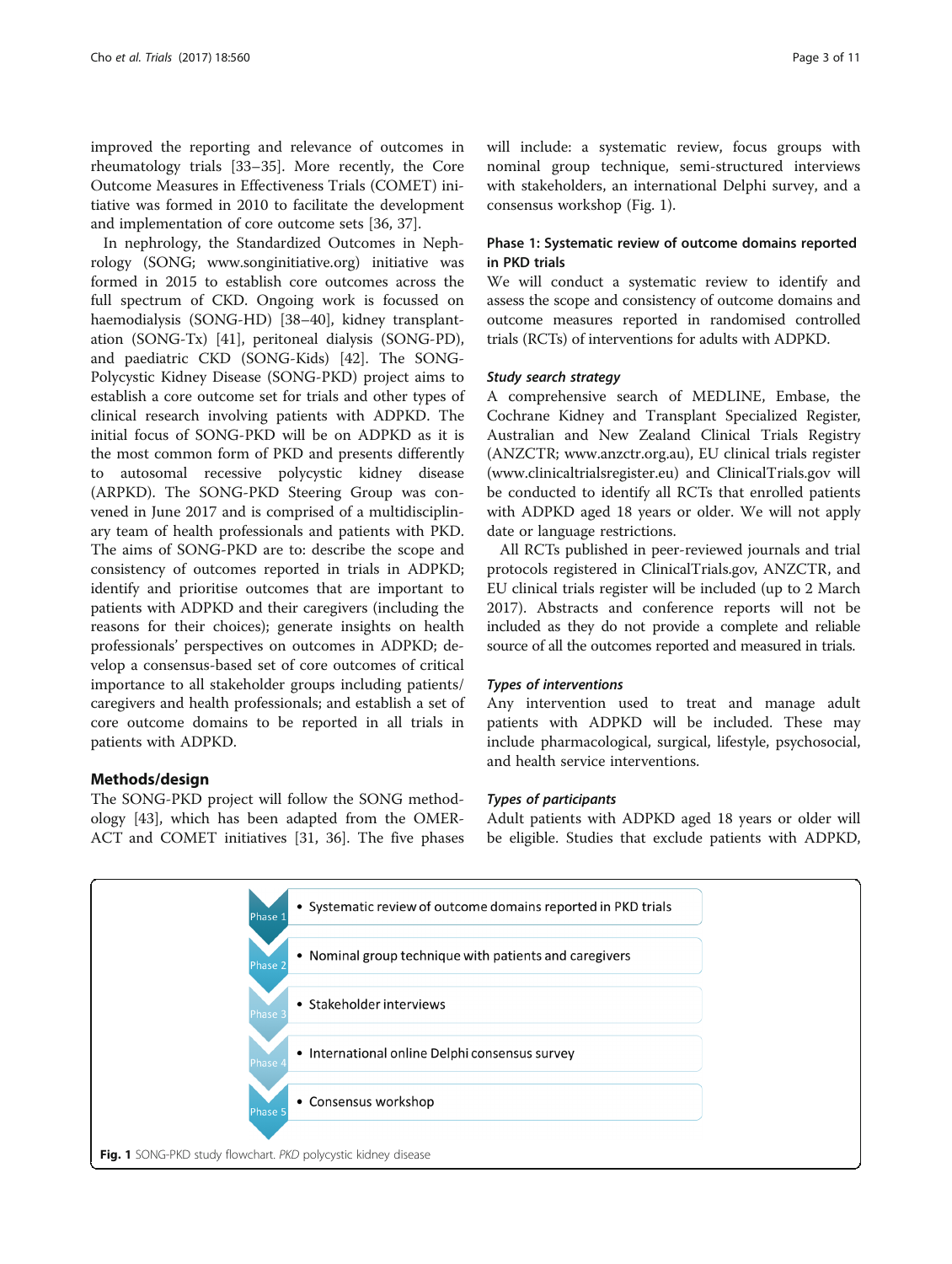or only enrol children (aged 18 years or below) with ADPKD will not be included. Given the focus on ADPKD, trials in which patients with ADPKD comprise less than half the study population across all arms will be excluded.

#### Eligibility of studies

All records retrieved from the electronic searches will be independently assessed by two reviewers (BS and YC). The full texts of all potentially relevant RCTs will be independently assessed by the two reviewers (BS and YC). Any disagreement on the eligibility of studies will be resolved through discussion with a third reviewer (AT).

#### Data extraction

Characteristics from all included trials will be extracted by one reviewer (BS) and will include the following: first author, publication date, country in which the trial was conducted, participant characteristics (age, sex), trial duration, name and type of intervention (e.g. pharmacological, psychosocial, lifestyle), and primary or secondary outcomes as reported in the trial (including definitions, measurement instruments, thresholds, measurement time points or time frames, changes in level or percentage, scores) [\[37](#page-9-0)–[44](#page-9-0)]. Outcomes reported in the registration for each trial published will be evaluated in order to assess the selective reporting of outcomes. Two reviewers will cross check the data extraction (BS and YC).

#### Data analysis and presentation

The reviewer (BS) will group similar outcomes into outcome domains which will be classified as surrogate, clinical, or patient-reported. A surrogate endpoint or outcome is a biochemical or imaging marker used to substitute for a clinical outcome (e.g. total kidney volume) [[45](#page-9-0)–[47\]](#page-9-0). A clinical outcome is a medical outcome that is determined or diagnosed by the clinician (e.g. infection) [[40, 48](#page-9-0), [49](#page-9-0)]. Patient-reported outcomes are reported directly from patients regarding how they function or feel in relation to a health condition and its therapy, without interpretation by a healthcare professional or anyone else (e.g. pain). The domains will be reviewed and discussed by the SONG-PKD Steering Group. The frequency of reporting across trials for each outcome domain will be ascertained. The primary outcome, if specified, will be identified and analysed. The number of different outcomes (including outcome measures and measurement time points) and the number of trials that assessed each specific outcome will also be assessed. Statistical analyses will be performed using R version 3.2.3 (R Foundation for Statistical Computing, Vienna, Austria).

# Phase 2: Nominal group techniques with patients and caregivers

Patients with ADPKD and their caregivers (including family members) will identify and rank outcomes that they consider are important to include in trials and will discuss reasons for their choices. The nominal group technique is highly recommended as a transparent, equitable, and systematic approach [[50](#page-9-0)–[52](#page-9-0)] to generate ideas and consensus on priorities in health, including outcomes in CKD [[53, 54\]](#page-10-0), and allows each participant to raise their views and suggestions without direct rejection or criticism from others in the group [[52\]](#page-9-0).

#### Participants and recruitment

Patients with ADPKD aged 18 years and older and their caregivers will be eligible to participate. We will aim to convene a minimum of 20 nominal groups (involving 8–12 participants per session, estimated total  $n = 200$ ). The final number of groups will depend on when data saturation, defined as the point when few or no new outcomes or issues are emerging, is reached [\[54](#page-10-0)–[56](#page-10-0)].

Participants will be recruited initially from participating centres across Australia (Westmead Hospital, Princess Alexandra Hospital, Monash Medical Centre), and will aim to recruit sites in other countries upon funding securement.

We will use a purposive sampling strategy to achieve maximum diversity in demographics (age, sex, socioeconomic status, ethnicity, location, and educational attainment) and clinical characteristics (stages of chronic kidney disease; i.e. patients not on RRT, CKD stage 1–5; patients on haemodialysis or peritoneal dialysis, CKD stage 5D; and patients with a kidney transplant, CKD stage 5 T; time since diagnosis, comorbidities, and complications). Informed consent will be obtained from all participants. Each participant will be reimbursed in cash (A\$50) to help support their transport to attend the session.

## Data collection

Each focus/nominal group will be 2 h in duration and take place in a centrally located venue external to the hospital in order to encourage open discussion and to minimise censoring of conversation among participants due to feeling disempowered in a clinical setting. The question guide will be developed based on those previously used to elicit patient-prioritised outcomes in kidney transplantation and haemodialysis [\[53, 54\]](#page-10-0), and with input from the SONG-PKD Steering Group and investigators. Each group will cover the following:

Welcome and introduction (10 min): The facilitator will explain the aims of the study, define what outcomes are in the context of clinical trials, and ask participants to introduce themselves.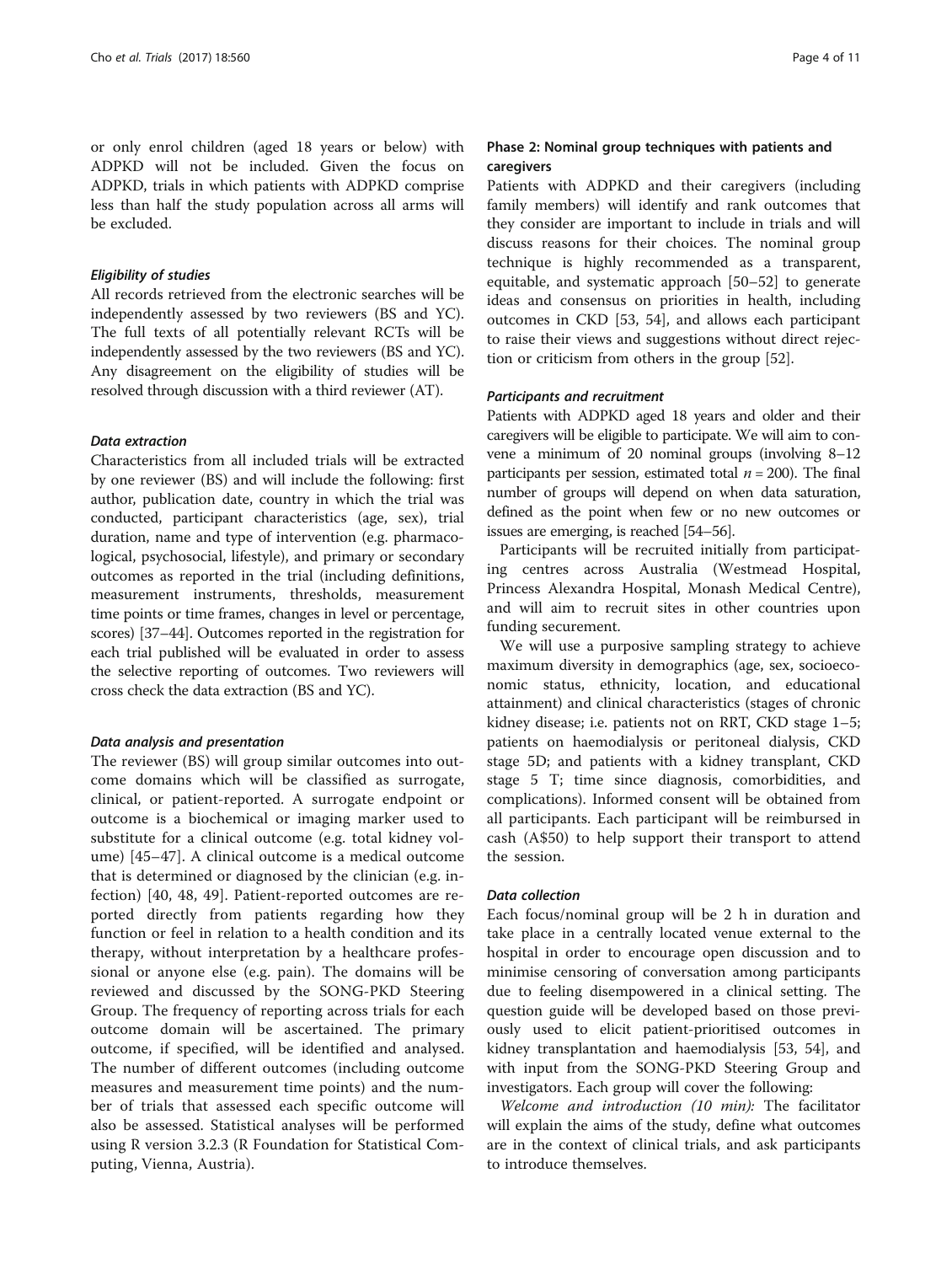Focus group discussion (40 min): Participants will be asked to discuss their experiences of living with ADPKD, including perceived benefits, harms, and complications related to the disease and treatment.

Nominal group technique (70 min): Each participant will be asked to suggest one or two outcomes they consider are the most important to be reported in trials in ADPKD. The facilitator (YC, BS, AT, TG) will write all suggested outcomes on the flipchart/board and ask the group to provide clarification as required or to discuss their reasons for their suggestion. Once the group has generated the outcomes, the facilitator will add to the flipchart/board outcomes identified from the systematic review (Phase 1) and in previous nominal groups. The list of outcomes will be discussed to ensure that all members understand the meaning of each outcome. A copy of the outcomes will be printed for participants to individually rank all the outcomes in the order of perceived importance, from 1 (most important) to X (least important). The facilitator will ask participants to read out their top three and note these on the flipchart/ board. Similarities and differences in ranking will be discussed among the group.

All discussions during the session will be audiotaped and transcribed verbatim, and a note-taker will record the contextual details around the discussion.

#### Data analysis

Quantitative analysis A measure of importance (i.e. importance score) of each outcome, based on the rankings attributed in the focus/nominal groups, will be used to prioritise the outcomes. The calculation of this measure is described as follows.

The distribution of the ranking for each outcome is obtained by calculating the probability of each rank for each outcome. Using mathematical notation, this is written as  $P(O_i \text{ in } rank i)$ , i.e. the probability of the outcome  $O_i$  being assigned the rank i. Thus, for each outcome we obtain the probability of being ranked in first place, in second place, and so on. By the total law of probabilities, these probabilities can be decomposed as:

$$
P(O_j \text{ in } rank i) =
$$
  
=  $P(O_j \text{ in } rank i | O_j \text{ is noninated})$   
 $\times P(O_j \text{ is noninated})$   
+  $P(O_j \text{ in } rank i | O_j \text{ not noninated})$   
 $\times P(O_j \text{ not noninated})$ 

where "nominated" means that the outcome was considered (and given a rank) by the participant. We will assume that the  $P(O_i \text{ in } rank i \mid O_i \text{ not } nominated)$  is 0. The reasoning for this is that if the participant did not mention the outcome  $O_i$ , then the probability of any rank is 0. Therefore, the expression above simplifies to

$$
P(O_j \text{ in } rank i) = P(O_j \text{ in } rank i | O_j \text{ is noninated})
$$
  
×  $P(O_j \text{ is noninated})$ 

From this expression, we can observe that the probability has two components: 1) the importance given to the outcome by the ranking; and 2) the consistency of being nominated by the participants. We then use these probabilities and compute the weighted sum of the inverted ranking  $(\frac{1}{i})$  to obtain the importance score (IS)

$$
IS = \sum_{i=1}^{nr \text{ of}} P(O_i \text{ in } rank \text{ } i) \times \frac{1}{i}
$$

The importance score can be interpreted as a summary measure of importance of the outcome that incorporates the consistency of being nominated and the rankings given by the participants. The reason for inverting the ranks is to give more weight to top ranks and less to lower ranks. Higher values of the score identify outcomes that are more valued by the participants. The standard errors for the importance score can be obtained through bootstrapping. This measure has a similar motivation to the Expected Reciprocal Rank Evaluation Metric that was proposed in a different context [[57](#page-10-0)].

The importance scores will also be calculated separately for patients and their caregivers/family, and these results will be compared using a t test with a statistical significance level of  $p < 0.05$ . The analysis will be conducted using the software package Stata/SE version 14.0 (StataCorp., College Station, TX) and the R version 3.2.3 (R Foundation for Statistical Computing, Vienna, Austria).

Qualitative analysis The transcripts will be imported into HyperRESEARCH (ResearchWare Inc., [www.researchwar](http://www.researchware.com/)[e.com](http://www.researchware.com/), version 3.7.2) software to facilitate qualitative data analysis. The transcripts will be reviewed line by line to identify concepts, and similar concepts will be grouped into themes that reflect the reasons for identifying and ranking the outcomes. The preliminary findings will be discussed among the research team to ensure that themes reflect the full breadth and depth of the data.

#### Phase 3: Stakeholder interviews

Semi-structured interviews will be conducted with health professionals to capture the range and depth of individual values, beliefs, and attitudes towards outcomes in PKD [[56, 58](#page-10-0)]. We will use the Consolidated Criteria for Reporting Qualitative Health Research (COREQ) [[59\]](#page-10-0) to report this study.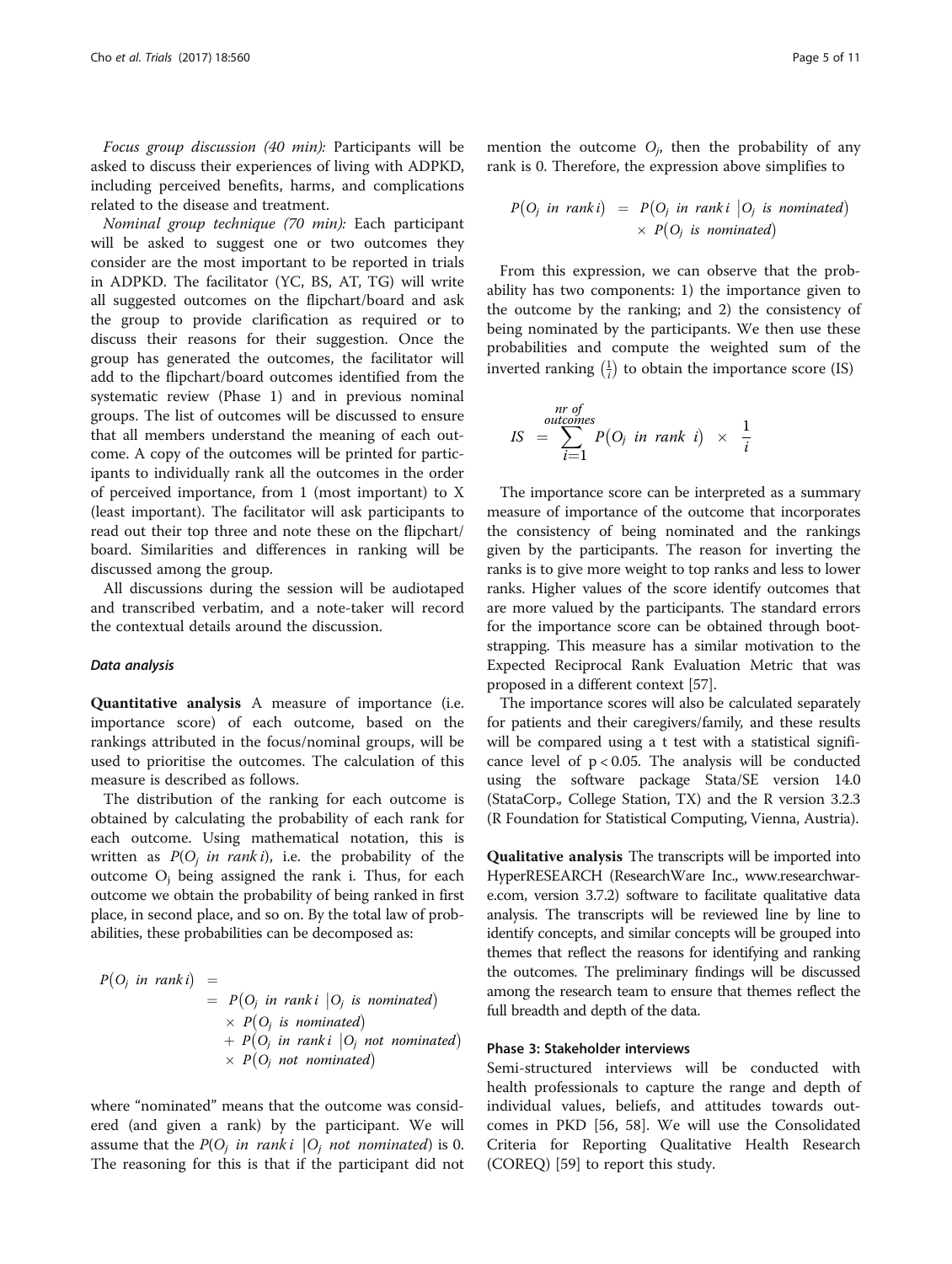## Participants and recruitment

Health professionals (nephrologists, hepatologists, surgeons (i.e. urologists, transplant surgeons), geneticists, nurses, and allied health professionals (i.e. psychologists, social workers, genetic counsellors, dietitians)) who have expertise, experience, and interest in ADPKD will be eligible to participate in an interview. A minimum of 50 participants will be recruited worldwide through the networks of the Steering Group and investigators. We will apply a purposive sampling strategy to ensure a broad spectrum of perspectives by maximising variability in demographics, professional role, and experience. We will also specifically identify key informants who have experience in research (trials) and roles in policy making. Recruitment will continue until data saturation has been achieved. All participants will provide informed consent prior to the interview [\[55, 56, 60\]](#page-10-0).

#### Data collection

Results from the systematic review (Phase 1) and nominal group techniques (Phase 2) will inform the design of the interview guide. We will conduct face-to-face interviews unless video-conferencing or telephone interviews are preferred by the participants, or when an in-person interview cannot be feasibly organised. Participants will be asked to reflect and discuss their perspectives on: 1) their role and experiences in providing care for patients with ADPKD, 2) aspects of treatment or care that are challenging, 3) shared-decision making in the context of ADPKD, 4) outcomes they consider to be critical or relevant to include in PKD trials and their reasons, 5) the results obtained from the nominal group technique study (Phase 2), and 6) views on the development and implementation of core outcomes in PKD trials. Each interview will take approximately 40 min, and will be audio-recorded and transcribed.

#### Data analysis

We will extract a list of outcomes suggested by the participants. Thematic analysis as described in Phase 2 of the project will be used to identify themes that reflect the attitudes, beliefs, and perspectives of the participants. Four investigators (YC, BS, TG, and AT) will be involved in the data analysis and review preliminary findings to ensure that the coding framework captures the full range and depth of the data collected. The preliminary findings will also be sent to all participants (i.e. member checking) for feedback and comment, and to add relevant perspectives as needed. This can enhance the analytical framework and ensure that the results reflect the perspectives of the participants.

#### Phase 4: International online Delphi consensus survey

We will conduct an international online Delphi survey to gain consensus on the outcome domains that are critically important to all stakeholder groups for trials in ADPKD. The Delphi survey has been successfully used to reach consensus on core outcome sets for various health conditions or treatments [[61](#page-10-0)–[64](#page-10-0)], including in haemodialysis and kidney transplantation [\[65](#page-10-0), [66\]](#page-10-0). The Delphi technique usually involves three rounds of surveys completed sequentially and anonymously by a panel of experts with experience or expertise on the topic of interest [\[30](#page-9-0), [51](#page-9-0)]. Respondents contribute their individual perspectives (for example, rating the importance of an outcome) and, in subsequent rounds, participants can view their previous scores and the results of the group, reflect on the group results, and have the option of revising their opinion. This process results in equitable contribution from all participants as it allows individual respondents to express independent thought and minimises direct confrontation. Previous SONG Delphi surveys have demonstrated that participants do not appear to be unduly influenced by the group results (for example, increases in scores occur in both the patient/caregiver and health professional groups), and the scores of both stakeholder groups converge over the three rounds.

#### Participants and recruitment

The majority of Delphi studies used to develop core outcomes across medical specialties have reported sample sizes ranging from 13 to 222 participants. Over 1000 participants from more than 70 countries have participated on the Delphi panel for the studies conducted as part of the SONG-HD and SONG-Tx project [\[65, 66](#page-10-0)]. For the SONG-PKD Delphi panel, we will aim to recruit a minimum sample size of 1000 respondents where patients/caregivers comprise at least 50% of the sample size. Specifically, we will aim to recruit patients/caregivers  $(n = 500)$ , clinicians (nephrologists/surgeons (i.e. urologists, transplant surgeons)/geneticists  $(n = 400)$ ), nurses and allied health professionals (psychologists, genetic counsellors, and dietitians  $(n = 60)$ , researchers  $(n = 20)$ , industry  $(n = 20)$ , and policy makers  $(n = 20)$ .

We will use multiple sampling strategies to be as broadly inclusive as possible. Participants will be identified by using a purposive strategy similar to those detailed in Phase 3 to ensure broad representation of views and snowballing whereby participants can nominate other eligible individuals to participate. Participants will be recruited globally through participating university institutions/hospitals of the SONG-PKD Steering Group and investigators, the SONG Initiative database, and patient/consumer organisations. All participants will be required to register their name and email address via [www.songinititative.org](http://www.songinititative.org/) to receive a standard study information sheet. Informed consent will be obtained from all participants.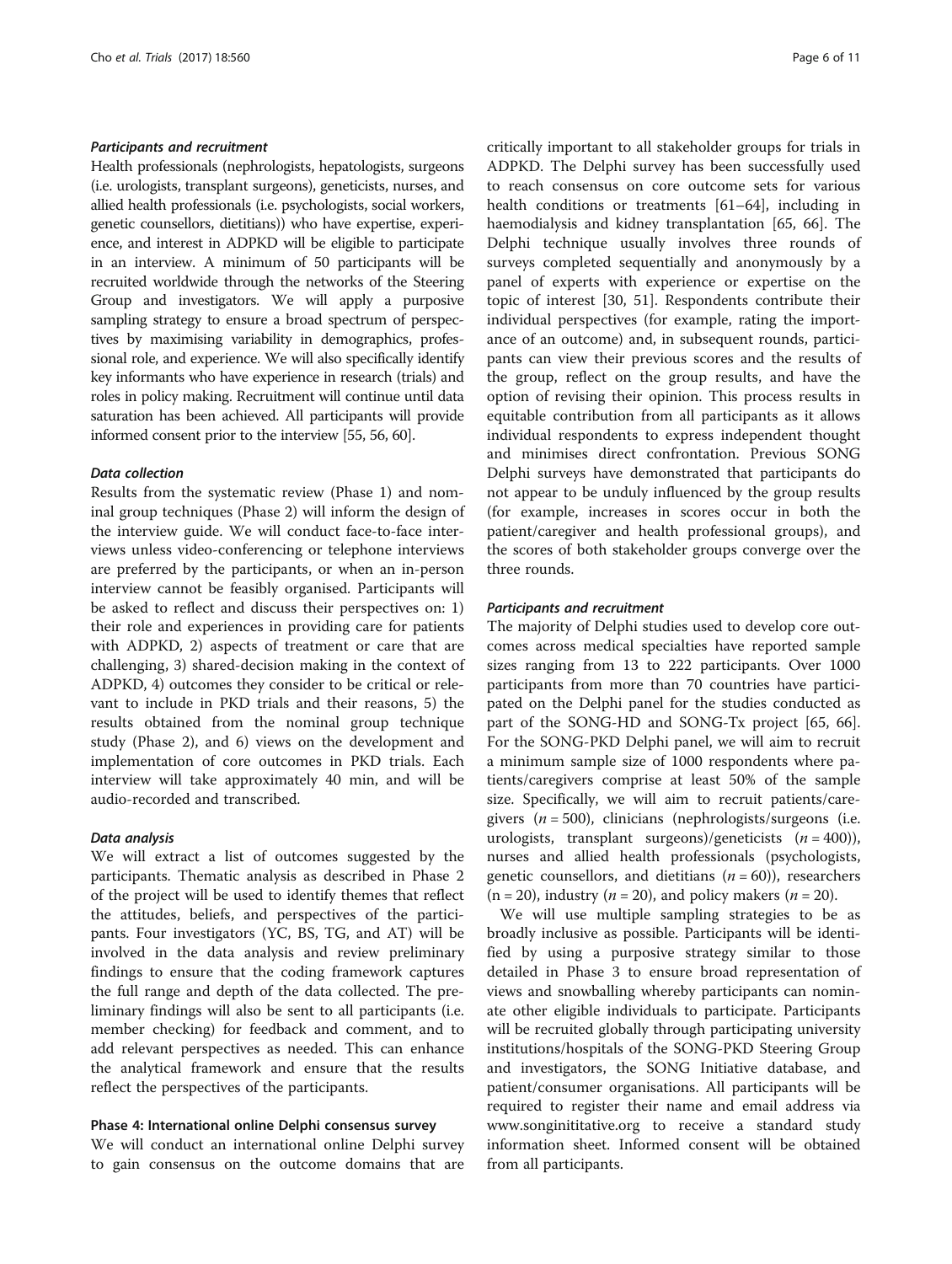#### <span id="page-6-0"></span>Data collection

The Delphi survey will include approximately 30 outcome domains identified from Phases 1–3 of SONG-PKD. Each outcome will include a definition written in plain language. The draft Delphi survey will be reviewed by the SONG-PKD Steering Group and pilot tested with at least 10 patients/caregivers. The survey will be custom programmed and administered online using Qualtrics. All participants will be assigned a unique identifier based on their name and email address to link their responses across all three rounds of the Delphi survey. At least two reminders will be sent to participants per round. We aim to retain at least a 70% response rate across all rounds.

Round 1 Participants will rate the importance of each outcome domain using the GRADE nine-point Likert scale [[67](#page-10-0)]. Ratings of 1–3 indicate outcomes of limited importance, ratings of 4–6 indicate outcomes of importance but not critical, and ratings of 7–9 indicate outcomes of critical importance. An option "unable to score" will also be available. In order to minimise the risk of ordering bias, the outcomes domains will be randomised. For each outcome, a text box is provided for participants to provide comments about their choices. After the rating scales are completed, participants can suggest new outcomes. All outcome domains that are suggested by more than 10% of the participants, and do not duplicate outcomes in the original survey, will be included in Round 2.

We will review the distribution of scores across all outcomes for each stakeholder group, i.e. patients/caregivers and health professionals. Any outcomes with a median and mean of more than 7 will be retained for Round 2. Any new outcomes suggested by more than 10% of the participants will also be included in the next round. This is based on criteria established for previous SONG Delphi surveys [[38](#page-9-0), [66\]](#page-10-0). Any outcomes excluded in subsequent rounds will be listed as "outer tier" outcomes, i.e. important to some or all stakeholder groups to consider for trials; or "middle tier" outcomes, i.e. critically important to some stakeholder groups to report in some trials (Fig. 2).

Round 2 The participants will be shown their previous score for each outcome (highlighted in the rating scale), and will be presented with a column graph of the distribution of scores for all participants (equally weighted by stakeholder group), patients/caregivers, and health professionals. A plain language explanation and an example will be provided to help participants understand how to interpret the graph. Participants will also see comments from patients/caregivers and health professionals in separate scroll down boxes. Participants will be asked to re-rate the outcomes on the same GRADE 9-point Likert scale. A text box will be provided for optional comments such as reasons for their ratings.

An outcome with a median and mean of more than 7, and with 70% or more participants in both stakeholder groups (i.e. patient/family member and health professionals) rating the outcome to be of critical importance (7–9), will be included in Round 3.

Round 3 In this final round of survey, participants will see their previous score highlighted and again review the distribution of scores for all participants, patients/caregivers, and health professionals, and comments from Round 2. They will be asked to re-rate the importance of each outcome, and have the opportunity to provide additional comments in a free-text box. To assess the relative importance of the outcomes, we will include a Best–Worst Scale survey [\[68](#page-10-0)]. Participants will be presented with approximately six blocks of six outcome domains in which they select the most important and the least important outcome from the list.

#### Data analysis

For all three rounds, we will show the distribution of scores and calculate the mean, median, and proportion of participants rating the outcome of critical importance. For the Best–Worst Scale Survey, multinomial logistic regression models will be used to calculate the relative importance score for each outcome domain normalised to the range of 1 (least important) to 9 (most important).

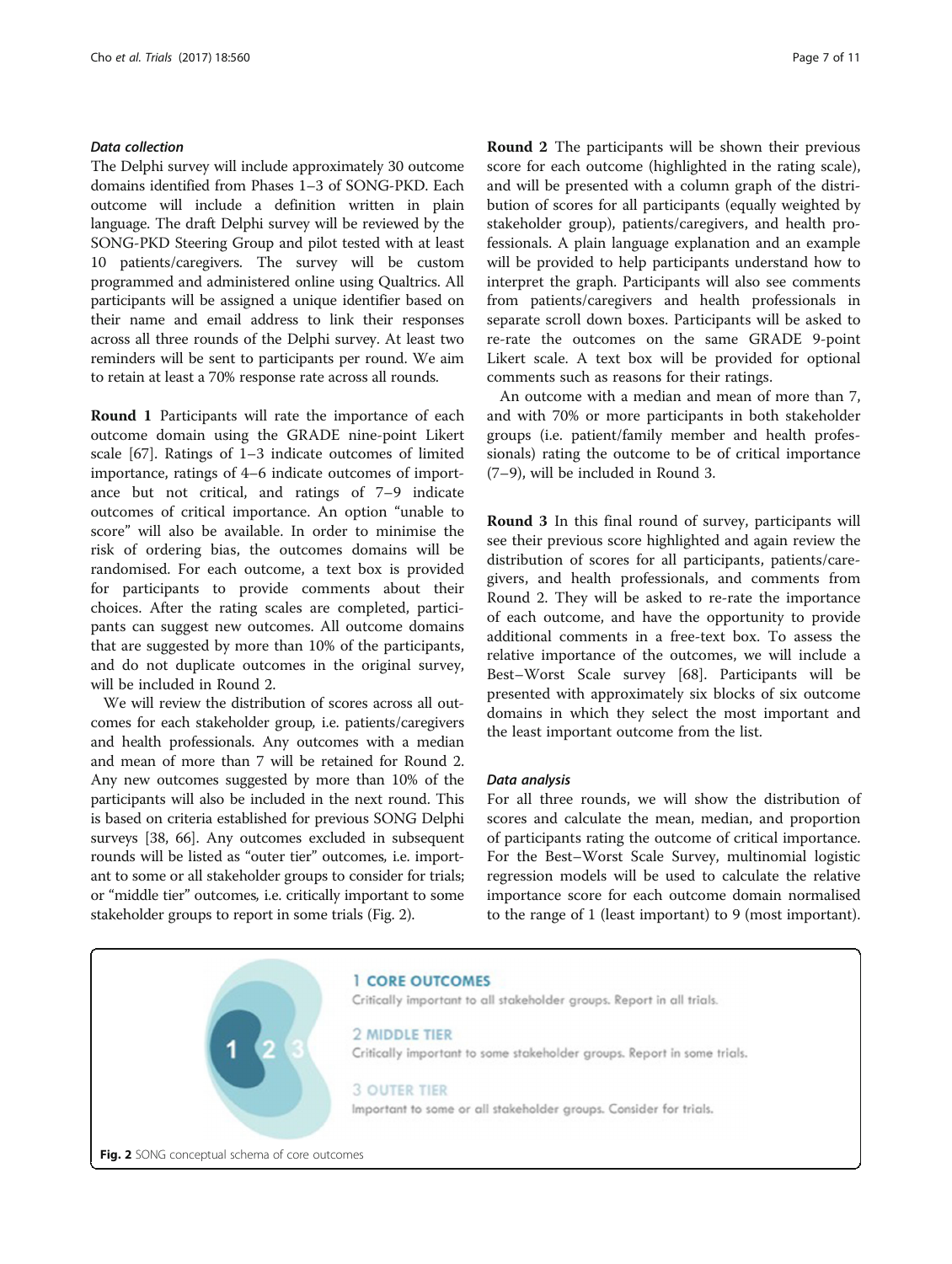This will be calculated separately for patients/caregivers and health professionals.

For feasibility, three to five outcome domains are included in the core set and all other outcomes are classified as middle and outer tier outcomes (Fig. [2](#page-6-0)). It is possible that more than five outcomes may be identified based on the SONG pre-specified definition of consensus. For outcomes to be included in the core set, the outcome must have: a median score of greater than or equal to 8; a mean score greater than or equal to 7.5; the proportion of participants rating the outcome as 'critically important' being greater than or equal to 75%, and a median score of less than 10 in the forced ranking question [[65](#page-10-0), [66\]](#page-10-0). As we are unable to determine the distribution of scores, the thresholds for inclusion of an outcome domain as a core outcome may need to be determined post-hoc and discussed at the consensus workshop (Phase 5). Several subgroup analyses will be conducted according to country, gender, CKD stage, and primary role (e.g. patient/caregiver, health professionals).

#### Phase 5: Consensus workshop

A face-to-face stakeholder consensus workshop will be convened to obtain feedback and discuss the proposed core outcomes for trials in PKD as identified from Phases 1–4. The meeting will be chaired and facilitated by members of the SONG-PKD Steering Group, and held in conjunction with an international nephrology conference to maximise participation. Based on previous consensus workshops, and to ensure feasibility and group manageability [\[40](#page-9-0), [69](#page-10-0)], we will invite approximately 60 participants, including at least 20 patients with ADPKD and their caregivers. Health professionals (nephrologists, surgeons, geneticists, nursing, allied health professionals, researchers, policy makers, and industry) with a range of clinical and research experience in ADPKD, including in clinical trials, or who have leadership or advisory roles in major research, funding, and regulatory agencies will be invited to attend. Patients and caregivers attending the workshop will be reimbursed for transportation and parking.

A copy of results from Phases 1–4 will be provided to participants approximately 2 weeks before the workshop so that participants can have the opportunity to ask questions or seek clarification by email, and understand the SONG-PKD process and results to inform the discussion. The workshop will comprise of three sessions.

#### Session 1: Introduction

We will present an introduction to the SONG-PKD initiative, including the process and results from the Phases 1–4, and the proposed set of core outcome domains with the threshold and rationale for inclusion.

#### Session 2: Breakout group discussion

Participants will be allocated to six breakout groups with up to 12 participants in each group (including a facilitator and co-facilitator). Each group will include at least three patients/family members/caregivers to encourage exchange of different perspectives and opinions, and breadth of discussion. All facilitators will attend a briefing session and be provided with a question guide prior to the session commencement. Participants will be asked to reflect on and discuss their opinions on the proposed core outcome domains.

#### Session 3: Plenary discussion

The Chair of the workshop will moderate a plenary discussion. A nominated spokesperson from each breakout group will present a summary of the discussion to the wider group who will have the opportunity to respond and discuss the issues raised by other groups. The Chair will summarise the key points raised across all breakout groups.

All breakout and plenary discussion will be audiotaped and transcribed verbatim. An investigator (YC) will summarise the discussion with input from other investigators (BS, AT, and TG) to ensure that the summary is comprehensive and captures all the points raised in the discussion. A draft plain language report will be circulated to the workshop attendees and collaborators for feedback within a 2-week timeframe. The readability of the plain language report will be at the sixth-grade level, which will be of lower literacy level than the eight-grade level as recommended by the Centers for Disease Control and Prevention (CDC) [\[70](#page-10-0)]. Additional comments will be integrated into the final report.

#### Establishing the SONG-PKD core outcome domains

The SONG-PKD proposed core outcomes will be uploaded on the website for 3 weeks for public comment. The link will also be sent to the SONG Initiative database and collaborating organisations. All feedback received will be reviewed by the SONG-PKD Steering Group to finalise the SONG-PKD set of core outcome domains.

#### Ethics

This study has been approved by the Human Research Ethics Committee of The University of Sydney (2015-228), Westmead Hospital (2009/6/4.14), Monash Medical Centre (2010.0.31), and Princess Alexandra Hospital (HREC/17/QPAH/112).

# **Discussion**

The SONG-PKD project engages patients/caregivers and health professionals in a systematic, transparent, and equitable consensus process to establish a set of critically important core outcome domains to be reported in all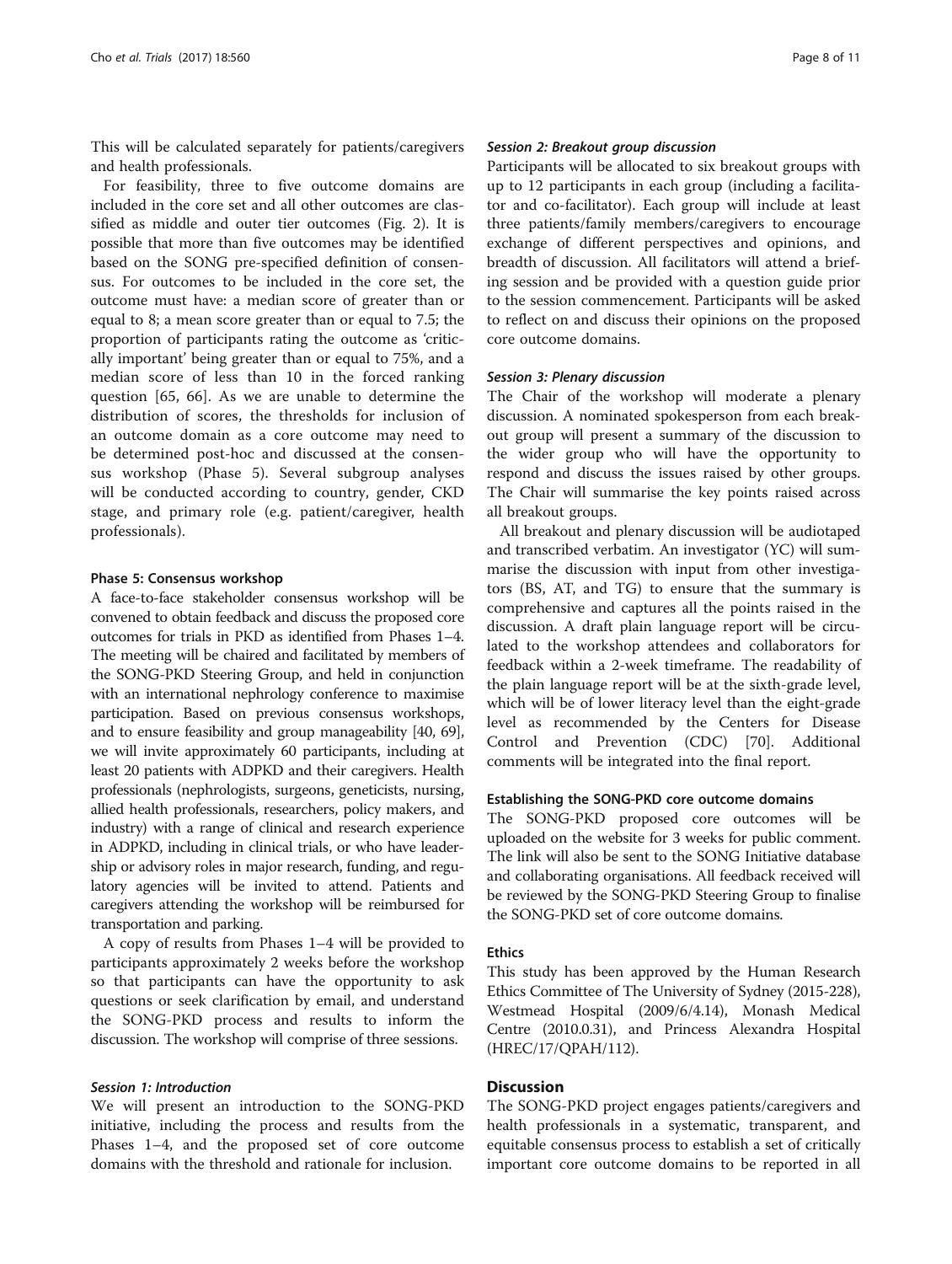<span id="page-8-0"></span>trials involving patients with ADPKD. We will establish validated, feasible, and robust core outcome measures for each core outcome domain identified through SONG-PKD.

Reporting outcomes that are critically important to all stakeholder groups, particularly patients, will improve the quality and relevance of research evidence to inform treatment decisions. We will actively disseminate the core outcome domains through publications, online media, and collaborating patient, research, professional, and policy organisations, and develop targeted strategies to ensure implementation of the core outcome domains in trials. Standardised reporting of patient-important outcomes in clinical trials is expected to translate to improved patient care and outcomes in ADPKD.

# Study status

Recruitment and data collection have commenced.

#### Abbreviations

ADPKD: Autosomal dominant polycystic kidney disease; ANZCTR: Australian and New Zealand Clinical Trials Registry; CKD: Chronic kidney disease; COMET: Core Outcome Measures in Effectiveness Trials; COREQ: Consolidated Criteria for Reporting Qualitative Health Research; eGFR: Estimated glomerular filtration rate; ESKD: End-stage kidney disease; OMERACT: Outcome Measures in Rheumatology; PKD: Polycystic kidney disease; RCT: Randomised controlled trial; RRT: Renal replacement therapy; SONG: Standardised Outcomes in Nephrology; SONG-PKD: Standardised Outcomes in Nephrology—Polycystic Kidney Disease

#### Acknowledgements

Not applicable.

#### Funding

YC is supported by the National Health and Medical Research Council (NHMRC) Early Career Fellowship (1126256). AT is supported by the NHMRC Career Development Fellowship (1106716). ATP is partially supported by the NHMRC Program Grant BEAT CKD (APP1092957). This project is supported by the NHMRC Program Grant 1092597 and the Polycystic Kidney Disease (PKD) Foundation of Australia. The funding bodies do not have a role in the design, collection, analysis, or interpretation of data; in the writing of the manuscript; or in the decision to submit the manuscript for publication.

#### Availability of data and materials

Not applicable.

#### Authors' contributions

YC, BS, GR, JCC, and AT conceived the study, contributed to the design of the study, collected and analysed the data, and drafted the manuscript. TH conceived the study, contributed to the design of the study, and participated in data collection and analysis. AO, AC, CA, DC, HC, JTK, RG, RP, VT, YP, PGK, JR, TG, MH, AJ, KEM, ATP, and LAH contributed to the design of the study, and participated in data collection and analysis. GR, AO, AC, CA, DC, HC, JTK, RG, RP, TH, and VT are members of the SONG-PKD Steering Group. All authors provided important intellectual input, and revised and approved the final manuscript.

#### Authors' information

Not applicable.

#### Ethics approval and consent to participate

The University of Sydney (2015/228) provided ethical review and approval. Ethics have also been approved by Westmead Hospital (2009/6/4.14), Monash Medical Centre (2010.0.31), and Princess Alexandra Hospital (HREC/17/QPAH/ 112). We will obtain informed consent from all participants in the study.

#### Consent for publication

Not applicable.

#### Competing interests

The authors declare that they have no competing interests.

#### Publisher's Note

Springer Nature remains neutral with regard to jurisdictional claims in published maps and institutional affiliations.

#### Author details

<sup>1</sup>Department of Nephrology, Princess Alexandra Hospital, 199 Ipswich Road Woolloongabba, Brisbane, QLD 4102, Australia. <sup>2</sup>Australasian Kidney Trials Network, University of Queensland, Brisbane, Australia. <sup>3</sup>Translational Research Institute, Brisbane, Australia. <sup>4</sup>Department of Nephrology and Clinical Immunology, Tours Hospital, University Francois Rabelais, INSERMU1246, Tours, France. <sup>5</sup>Centre for Transplant and Renal Research Westmead Institute for Medical Research, The University of Sydney, Sydney, Australia. <sup>6</sup>Sydney School of Public Health, The University of Sydney, Sydney Australia.<sup>7</sup> Centre for Kidney Research, The Children's Hospital at Westmead Sydney, Australia. <sup>8</sup> Academic Nephrology Unit, Department of Infection Immunity & Cardiovascular Disease, University of Sheffield, Sheffield, UK. <sup>9</sup>Department of Medicine, The University of Chicago, Chicago, USA <sup>10</sup>Division of Nephrology, Seoul National University Hospital, Seoul, South Korea. <sup>11</sup>Kidney Institute, Department of Nephrology, Shanghai Changzheng Hospital, Second Military Medical University, Shanghai, China. <sup>12</sup>Polycystic Kidney Disease Foundation of Australia, Sydney, Australia. <sup>13</sup>School of Medicine, Fu Jen Catholic University, Taipei, Taiwan. 14Department of Internal Medicine, National Taiwan University Hospital, Taipei, Taiwan. 15Faculty of Medical Sciences, University Medical Center Gronigen, Gronigen, The Netherlands. <sup>16</sup>Division of Nephrology, Tufts University School of Medicine, Poston, USA. <sup>17</sup> Polycystic Kidney Disease International, London, UK.<br><sup>18</sup>Department of Nephrology and Hypertension, Mayo Clinic, Rochester, USA. <sup>19</sup>Division of Nephrology and Division of Genomic Medicine, University of Toronto, Toronto, Canada. 20Department of Nephrology, Monash Medical Centre and Monash University, Melbourne, Australia.<sup>21</sup>Division of Nephrology, Albert Children's Hospital, University of Calgary, Calgary, Canada.

#### Received: 27 July 2017 Accepted: 27 October 2017 Published online: 23 November 2017

#### References

- 1. Levy M, Feingold J. Estimating prevalence in single-gene kidney diseases progressing to renal failure. Kidney Int. 2000;58(3):925–43.
- US Renal Data System. USRDS annual data report: atlas of chronic kidney disease and end-stage renal diseases in the United States. Bethesda: National Institute of Diabetes and Digestive and Kidney Diseases; 2011.
- 3. Australia and New Zealand Dialysis and Transplant Registry. 39th annual report: Chapter 1. Incidence of end stage kidney disease. Adelaide, Australia: ANZDATA; 2016.
- 4. Iglesias CG, Torres VE, Offord KP, Holley KE, Beard CM, Kurland LT. Epidemiology of adult polycystic kidney disease, Olmsted County, Minnesota: 1935–1980. Am J Kidney Dis. 1983;2(6):630–9.
- 5. What is ADPKD? [www.pkdinternational.org/what-is-pkd/adpkd.](http://www.pkdinternational.org/what-is-pkd/adpkd)
- 6. Torres VE, Harris PC. Autosomal dominant polycystic kidney disease: the last 3 years. Kidney Int. 2009;76(2):149–68.
- 7. Belibi FA, Reif G, Wallace DP, Yamaguchi T, Olsen L, Li H, Helmkamp Jr GM, Grantham JJ. Cyclic AMP promotes growth and secretion in human polycystic kidney epithelial cells. Kidney Int. 2004;66(3):964–73.
- 8. Torres VE, Wang X, Qian Q, Somlo S, Harris PC. Gattone 2nd VH. Effective treatment of an orthologous model of autosomal dominant polycystic kidney disease. Nat Med. 2004;10(4):363–4.
- 9. Borreli L. Indian man with cysts has world's largest kidneys removed, each the size of a newborn baby. [http://www.medicaldaily.com/indian-man-cysts](http://www.medicaldaily.com/indian-man-cysts-has-worlds-largest-kidneys-removed-each-size-newborn-baby-330448)[has-worlds-largest-kidneys-removed-each-size-newborn-baby-330448.](http://www.medicaldaily.com/indian-man-cysts-has-worlds-largest-kidneys-removed-each-size-newborn-baby-330448) Accessed 23 Apr 2015.
- 10. Fick-Brosnahan GM, Belz MM, McFann KK, Johnson AM, Schrier RW. Relationship between renal volume growth and renal function in autosomal dominant polycystic kidney disease: a longitudinal study. Am J Kidney Dis. 2002;39(6):1127–34.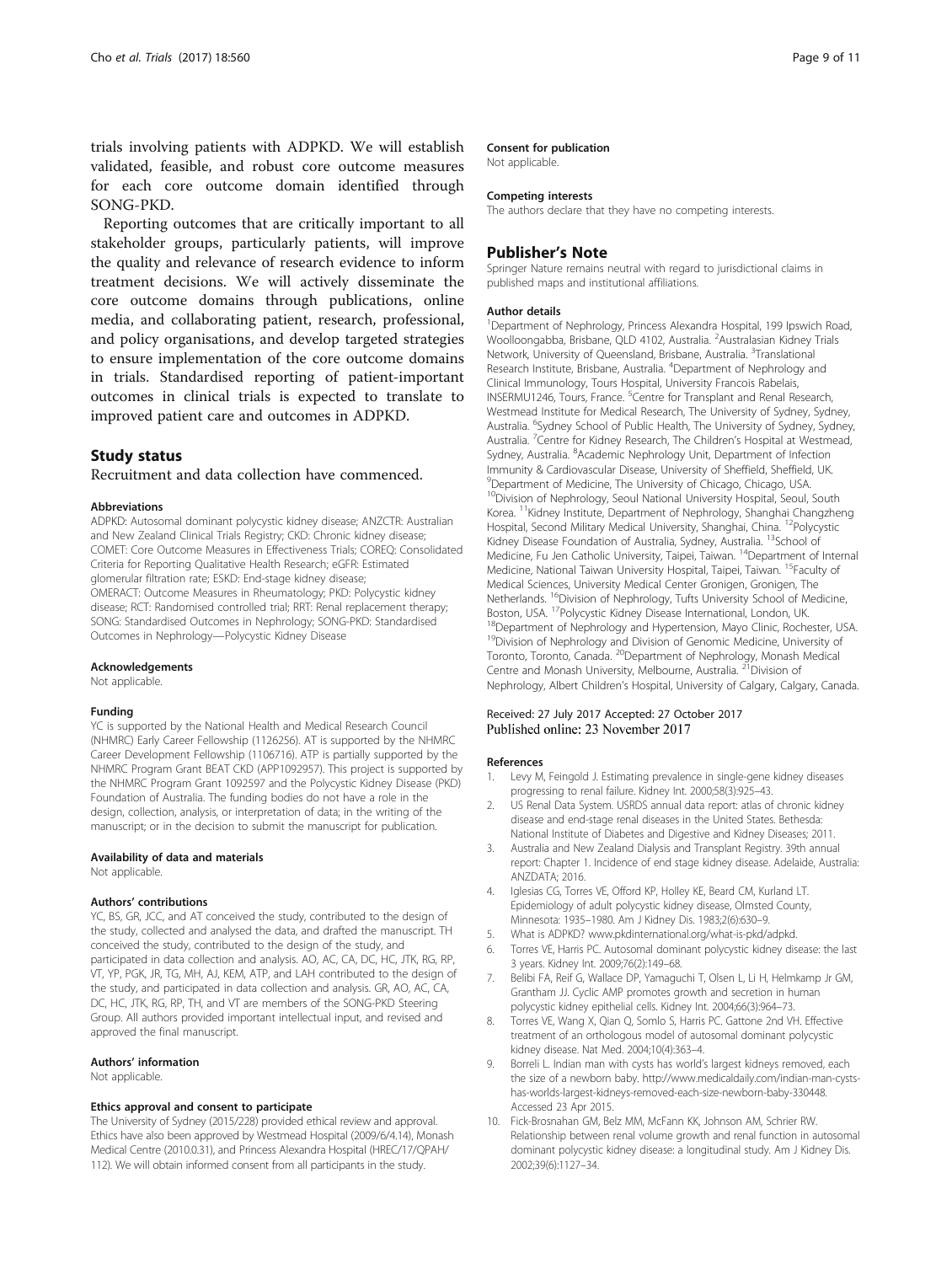- <span id="page-9-0"></span>11. Thong KM, Ong AC. The natural history of autosomal dominant polycystic kidney disease: 30-year experience from a single centre. QJM. 2013;106(7):639–46.
- 12. Lentine KL, Xiao H, Machnicki G, Gheorghian A, Schnitzler MA. Renal function and healthcare costs in patients with polycystic kidney disease. Clin J Am Soc Nephrol. 2010;5(8):1471–9.
- 13. Spithoven EM, Kramer A, Meijer E, Orskov B, Wanner C, Abad JM, Areste N, de la Torre RA, Caskey F, Couchoud C, et al. Renal replacement therapy for autosomal dominant polycystic kidney disease (ADPKD) in Europe: prevalence and survival—an analysis of data from the ERA-EDTA Registry. Nephrol Dial Transplant. 2014;29 Suppl 4:iv15–25.
- 14. Serra AL, Poster D, Kistler AD, Krauer F, Raina S, Young J, Rentsch KM, Spanaus KS, Senn O, Kristanto P, et al. Sirolimus and kidney growth in autosomal dominant polycystic kidney disease. N Engl J Med. 2010; 363(9):820–9.
- 15. Torres VE, Chapman AB, Devuyst O, Gansevoort RT, Grantham JJ, Higashihara E, Perrone RD, Krasa HB, Ouyang J, Czerwiec FS, et al. Tolvaptan in patients with autosomal dominant polycystic kidney disease. N Engl J Med. 2012;367(25):2407–18.
- 16. Bolignano D, Palmer SC, Ruospo M, Zoccali C, Craig JC, Strippoli GF. Interventions for preventing the progression of autosomal dominant polycystic kidney disease. Cochrane Database Syst Rev. 2015;7:CD010294.
- 17. Tong A, Tunnicliffe DJ, Lopez-Vargas P, Mallett A, Patel C, Savige J, Campbell K, Patel M, Tchan MC, Alexander SI, et al. Identifying and integrating consumer perspectives in clinical practice guidelines on autosomal-dominant polycystic kidney disease. Nephrology (Carlton). 2016;21(2):122–32.
- 18. Miskulin DC, Abebe KZ, Chapman AB, Perrone RD, Steinman TI, Torres VE, Bae KT, Braun W, Winklhofer FT, Hogan MC, et al. Health-related quality of life in patients with autosomal dominant polycystic kidney disease and CKD stages 1–4: a cross-sectional study. Am J Kidney Dis. 2014;63(2):214–26.
- 19. Caroli A, Perico N, Perna A, Antiga L, Brambilla P, Pisani A, Visciano B, Imbriaco M, Messa P, Cerutti R, et al. Effect of long-acting somatostatin analogue on kidney and cyst growth in autosomal dominant polycystic kidney disease (ALADIN): a randomised, placebo-controlled, multicentre trial. Lancet. 2013;382(9903):1485–95.
- 20. Fassett RG, Coombes JS, Packham D, Fairley KF, Kincaid-Smith P. Effect of pravastatin on kidney function and urinary protein excretion in autosomal dominant polycystic kidney disease. Scand J Urol Nephrol. 2010;44(1):56–61.
- 21. Higashihara E, Nutahara K, Horie S, Muto S, Hosoya T, Hanaoka K, Tuchiya K, Kamura K, Takaichi K, Ubara Y, et al. The effect of eicosapentaenoic acid on renal function and volume in patients with ADPKD. Nephrol Dial Transplant. 2008;23(9):2847–52.
- 22. Ruggenenti P, Remuzzi A, Ondei P, Fasolini G, Antiga L, Ene-Iordache B, Remuzzi G, Epstein FH. Safety and efficacy of long-acting somatostatin treatment in autosomal-dominant polycystic kidney disease. Kidney Int. 2005;68(1):206–16.
- 23. Autosomal Dominant Polycystic Kidney Disease Impact Scale (ADPKD-IS). [https://eprovide.mapi-trust.org/instruments/autosomal-dominant-polycystic](https://eprovide.mapi-trust.org/instruments/autosomal-dominant-polycystic-kidney-disease-impact-scale)[kidney-disease-impact-scale](https://eprovide.mapi-trust.org/instruments/autosomal-dominant-polycystic-kidney-disease-impact-scale).
- 24. Williamson PR, Altman D, Blazeby JM, Clarke M, Devane D, Gargon E, Tugwell P. Developing core outcome sets for clinical trials: issues to consider. Trials. 2012;13:132.
- 25. Dwan K, Gamble C, Williamson PR, Kirkham JJ, Reporting BG. Systematic review of the empirical evidence of study publication bias and outcome reporting bias—an updated review. PLoS One. 2013;8(7):e66844.
- 26. Hart B, Lundh A, Bero L. Effect of reporting bias on meta-analyses of drug trials: reanalysis of meta-analyses. BMJ. 2012;344:d7202.
- 27. Saini P, Loke YK, Gamble C, Altman DG, Williamson PR, Kirkham JJ. Selective reporting bias of harm outcomes within studies: findings from a cohort of systematic reviews. BMJ. 2014;349:g6501.
- 28. Chalmers I, Bracken MB, Djulbegovic B, Garattini S, Grant J, Gulmezoglu AM, Howells DW, Ioannidis JP, Oliver S. How to increase value and reduce waste when research priorities are set. Lancet. 2014;383(9912):156–65.
- 29. Kirkham JJ, Gorst S, Altman DG, Blazeby J, Clarke M, Devane D, Gargon E, Williamson PR, Group C-S. COS-STAR: a reporting guideline for studies developing core outcome sets (protocol). Trials. 2015;16:373.
- 30. Sinha IP, Smyth RL, Williamson PR. Using the Delphi technique to determine which outcomes to measure in clinical trials: recommendations for the future based on a systematic review of existing studies. PLoS Med. 2011; 8(1):e1000393.
- 31. Boers M, Kirwan JR, Tugwell P, Beaton D, Bingham CO, Conaghan PG. The OMERACT handbook. Ottawa: OMERACT; 2014. [https://www.omeract.org/](https://www.omeract.org/pdf/OMERACT_Handbook.pdf) [pdf/OMERACT\\_Handbook.pdf](https://www.omeract.org/pdf/OMERACT_Handbook.pdf).
- 32. Boers M, Kirwan JR, Wells G, Beaton D, Gossec L, d'Agostino MA, Conaghan PG. Bingham 3rd CO, Brooks P, Landewe R, et al. Developing core outcome measurement sets for clinical trials: OMERACT filter 2.0. J Clin Epidemiol. 2014;67(7):745–53.
- 33. Kirkham JJ, Boers M, Tugwell P, Clarke M, Williamson PR. Outcome measures in rheumatoid arthritis randomised trials over the last 50 years. Trials. 2013;14:324.
- 34. Kirkham JJ, Gargon E, Clarke M, Williamson PR. Can a core outcome set improve the quality of systematic reviews? A survey of the Co-ordinating Editors of Cochrane Review Groups. Trials. 2013;14:21.
- 35. Kirkham JJ, Clarke M, Williamson PR. A methodological approach for assessing the uptake of core outcome sets using ClinicalTrials.gov: findings from a review of randomised controlled trials of rheumatoid arthritis. BMJ. 2017;357:j2262.
- 36. Prinsen CA, Vohra S, Rose MR, King-Jones S, Ishaque S, Bhaloo Z, Adams D, Terwee CB. Core Outcome Measures in Effectiveness Trials (COMET) initiative: protocol for an international Delphi study to achieve consensus on how to select outcome measurement instruments for outcomes included in a 'core outcome set'. Trials. 2014;15:247.
- 37. Clarke M. Standardising outcomes for clinical trials and systematic reviews. Trials. 2007;8:39.
- 38. Evangelidis N, Craig JC, Tong A, Committee SE. Investigators. Standardised outcomes in nephrology—haemodialysis (SONG-HD): using the Delphi method to gain consensus on core outcomes for haemodialysis trials. J Ren Care. 2015;41(4):211–2.
- 39. Tong A, Manns B, Hemmelgarn B, Wheeler DC, Tugwell P, Winkelmayer WC, van Biesen W, Crowe S, Kerr PG, Polkinghorne KR, et al. Standardised outcomes in nephrology—haemodialysis (SONG-HD): study protocol for establishing a core outcome set in haemodialysis. Trials. 2015;16:364.
- 40. Tong A, Manns B, Hemmelgarn B, Wheeler DC, Evangelidis N, Tugwell P, Crowe S, Van Biesen W, Winkelmayer WC, O'Donoghue D, et al. Establishing core outcome domains in hemodialysis: report of the standardized outcomes in nephrology—hemodialysis (SONG-HD) consensus workshop. Am J Kidney Dis. 2017;69(1):97–107.
- 41. Tong A, Budde K, Gill J, Josephson MA, Marson L, Pruett TL, Reese PP, Rosenbloom D, Rostaing L, Warrens AN, et al. Standardized outcomes in nephrology—transplantation: a global initiative to develop a core outcome set for trials in kidney transplantation. Transplant Direct. 2016;2(6):e79.
- 42. Tong A, Samuel S, Zappitelli M, Dart A, Furth S, Eddy A, Groothoff J, Webb NJ, Yap HK, Bockenhauer D, et al. Standardised Outcomes in Nephrology—Children and Adolescents (SONG-Kids): a protocol for establishing a core outcome set for children with chronic kidney disease. Trials. 2016;17:401.
- 43. Initiative. S. The SONG handbook, vol. 1.0. Sydney: SONG Initiative; 2017.
- 44. Zarin DA, Tse T, Williams RJ, Califf RM, Ide NC. The ClinicalTrials.gov results database—update and key issues. N Eng J Med. 2011;364(9):852–60.
- 45. Samuels J. Use of surrogate outcomes in nephrology research. Adv Chronic Kidney Dis. 2016;23(6):363–6.
- 46. Jun M, Turin TC, Woodward M, Perkovic V, Lambers Heerspink HJ, Manns BJ, Tonelli M, Hemmelgarn BR. Assessing the validity of surrogate outcomes for ESRD: a meta-analysis. J Am Soc Nephrol. 2015;26(9):2289–302.
- 47. Aronson JK. Biomarkers and surrogate endpoints. Br J Clin Pharmacol. 2005; 59(5):491–4.
- 48. Velentgas P, Dreyer NA, Wu AW. Chapter 6: Outcome definition and measurements. In: Velentgas P, Dreyer NA, Nourjah P, editors. Developing a protocol for observational comparative effectiveness research: a user's guide. Rockville: Agency for Healthcare Research and Quality (US); 2013.
- 49. NIH Definitions Working Group. Biomarkers and surrogate endpoints in clinical research: definitions and conceptual model. In: Downing GJ, editor. Biomarkers and surrogate endpoints. Amsterdam: Elsevier; 2000. p. 1–9.
- 50. Corner J, Wright D, Hopkinson J, Gunaratnam Y, McDonald JW, Foster C. The research priorities of patients attending UK cancer treatment centres: findings from a modified nominal group study. Br J Cancer. 2007;96(6):875–81.
- 51. Jones J, Hunter D. Consensus methods for medical and health services research. BMJ. 1995;311(7001):376–80.
- 52. Black N. Consensus development methods. Qualitative research in health care. Malden: Blackwell; 2006.